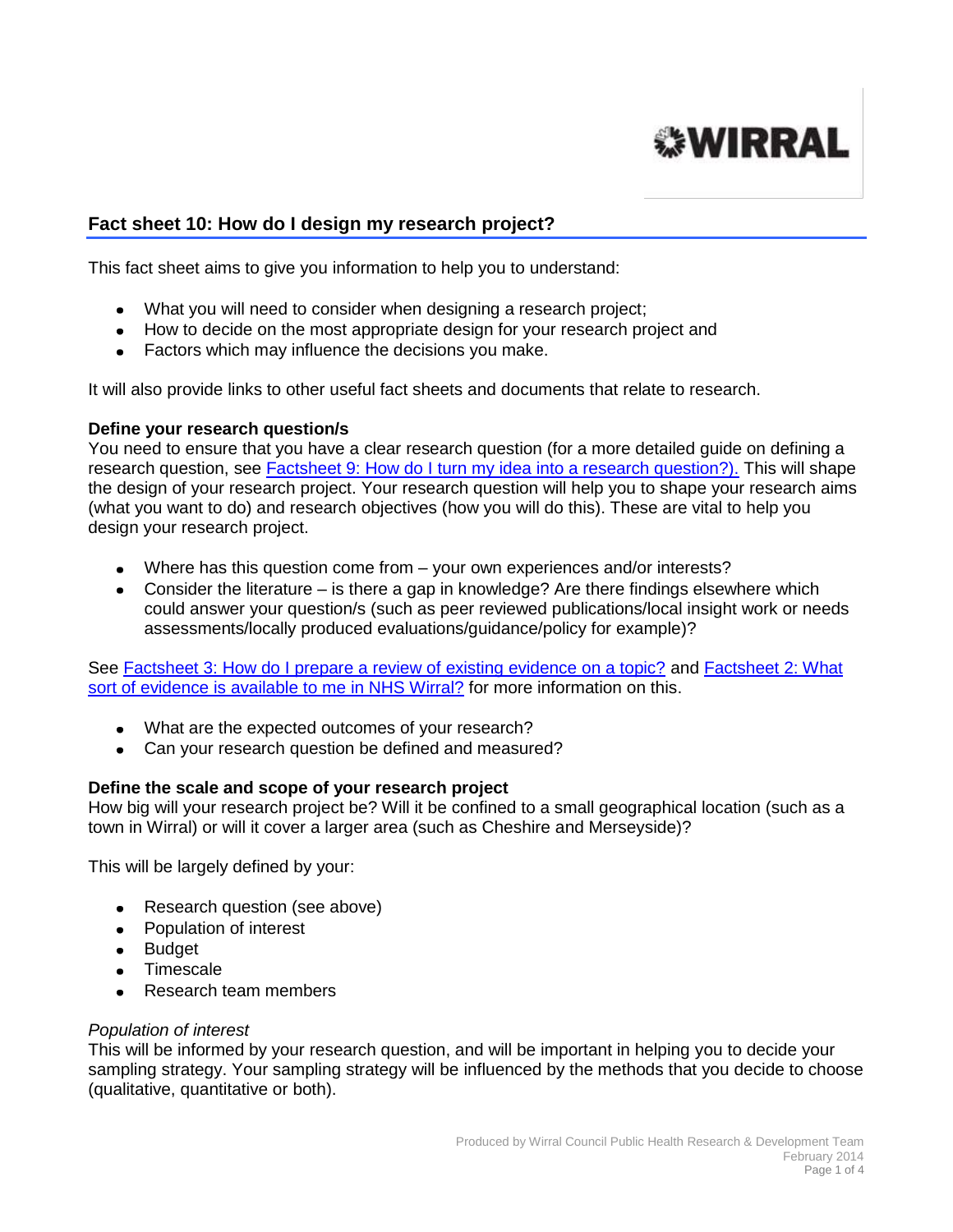*Some Examples of Sampling Strategies*

| Random:              | Considered the best way of selecting a representative sample. Each member of<br>the population has an equal chance of being selected                     |
|----------------------|----------------------------------------------------------------------------------------------------------------------------------------------------------|
| Stratified random:   | Sampling from a subset of the population that share at least one common<br>characteristic                                                                |
| Systematic:          | Selecting every Nth record from a list of population members                                                                                             |
| Multi-stage cluster. | Selecting a population from a defined cluster (such as selecting pupils within<br>schools)                                                               |
| Convenience:         | Selecting a sample because they are readily available. This is a less time-<br>consuming process but may not provide a representative sample             |
| Snowball:            | Initial participants are responsible for recruiting other participants to the                                                                            |
|                      | research (often known to them) - this can be useful for widening recruitment<br>within a particular social network or as a means to speed up recruitment |
| Quota:               | Specified sub-groups of the population are defined by the researcher(s).<br>Convenience sampling is then employed within these sub-groups (for example   |
|                      | to obtain 100 men aged 54-75 years)                                                                                                                      |
| Sequential:          | Required sample size is not pre-set. Data are collected from participants until no                                                                       |
|                      | new information is generated                                                                                                                             |
| Purposive:           | Participants are selected for having certain characteristics                                                                                             |

## *Budget*

You may have a set budget for your research project. Make sure that you appropriately cost for the time and effort required to recruit participants, the materials and equipment required, and the methods used to collect the data, so as not to exceed your budget.

Alternatively, you may be designing your research project with a view to applying for external funding. If this is the case, be clear that your research project can be undertaken within the maximum budget outlined by the funding organisation. Costs need to be clearly justified. For more information see [Factsheet 7: Where can I find funding for my research project?](http://info.wirral.nhs.uk/intelligencehub/howtofact-sheetsonevidence&research.html) and Fact [sheet 11. How do I write a](http://info.wirral.nhs.uk/intelligencehub/howtofact-sheetsonevidence&research.html)  [research proposal?](http://info.wirral.nhs.uk/intelligencehub/howtofact-sheetsonevidence&research.html)

# *Timescale*

This may be determined by your own requirements. For example, you may wish to undertake research to inform the delivery of your service and you may need this information before the service is due to be re-commissioned.

Alternatively, timescales may be determined by the funding organisation you will be applying to. Some funding streams do not have a set deadline, but state that they would like to receive proposals which clearly explain and justify how long it would take to undertake the proposed research.

If you need to obtain advice regarding ethical approval (see [Fact sheet 13 Ethical Considerations in](http://info.wirral.nhs.uk/intelligencehub/howtofact-sheetsonevidence&research.html)  [Resaerch & Evaluation\)](http://info.wirral.nhs.uk/intelligencehub/howtofact-sheetsonevidence&research.html) make sure you factor this in to your timescales. Also consider the approaches you will use to gain consent. Both will take time and need to be considered when planning your research project.

## *Research team members*

You need to make sure that you have enough people in your team, with the right levels of skill and expertise, to effectively conduct the research on time, and on budget.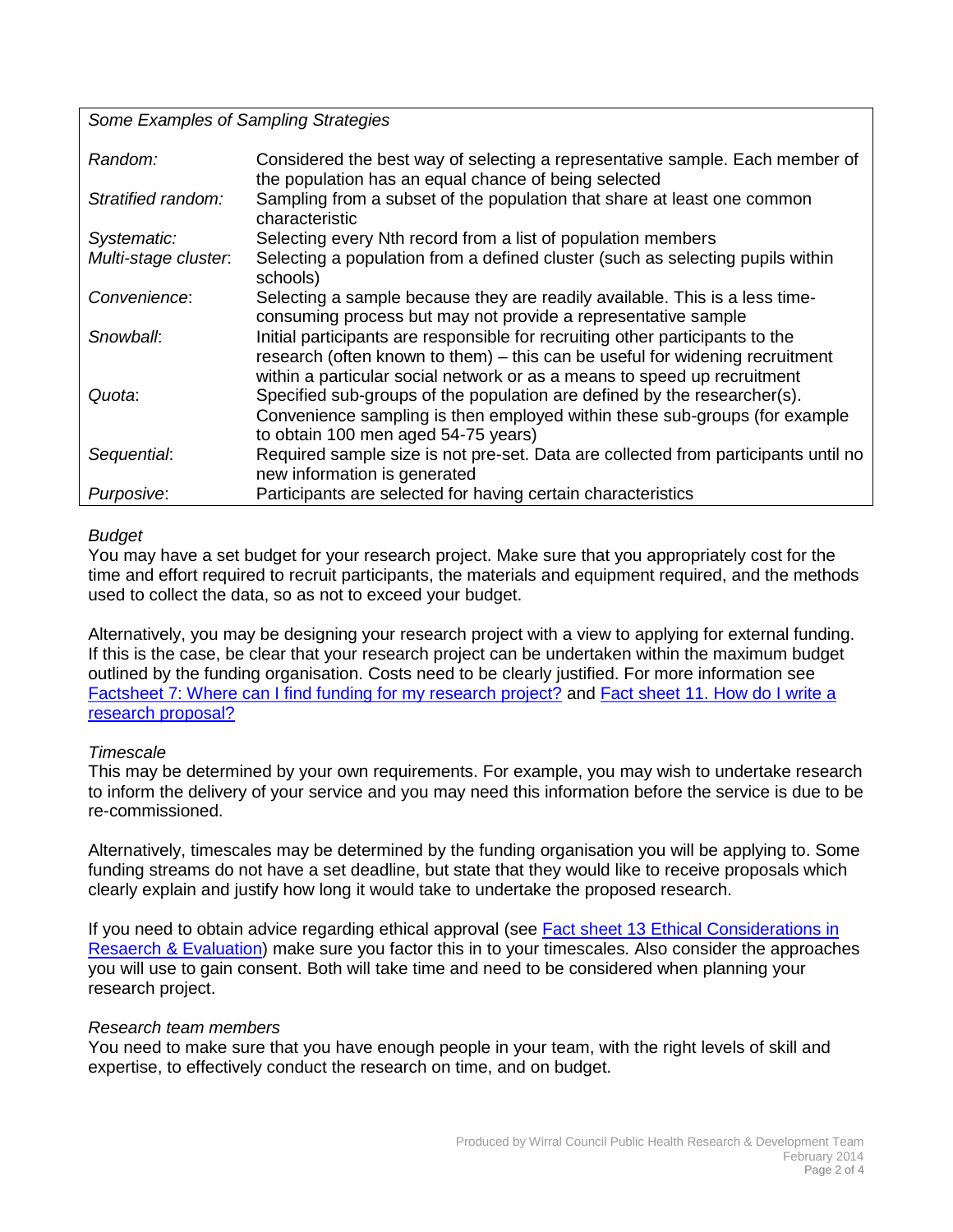You may wish to collaborate with stakeholders and/or experts from other relevant organisations who can help you to recruit participants, collect data, analyse and interpret findings, report the findings, and disseminate the findings. Alternatively you may be able to do this alone, or with colleagues from within your team and/or organisation.

Remember to appropriately cost the time of each of the research team members if you are applying for external funding.

## **Choose your methods**

Your research question/s will help you determine the methods you choose to collect your data. You may wish to use quantitative methods, qualitative methods, or both (mixed methods). See Fact [sheet](http://info.wirral.nhs.uk/intelligencehub/howtofact-sheetsonevidence&research.html)  [15. What are the best evaluation/research methods to use?](http://info.wirral.nhs.uk/intelligencehub/howtofact-sheetsonevidence&research.html) for further information.

#### *Quantitative*

- Involves the collection and analysis of numerical data
- Uses tools (such as surveys or equipment) to collect numerical data
- Researcher knows what they want to look for in advance of the data collection
- Less in-depth so may miss contextual detail
- Collects data from a large sample and is therefore more representative of the population

#### *Qualitative*

- Involves the collection and analysis of words, pictures, video, audio, objects
- Researcher may not necessarily know what they are looking for (for example they may wish to explore views and perceptions, but not know in advance what these may be)
- Data collected is rich in detail
- Smaller sample sizes therefore not necessarily representative of the population
- Data collection can be time consuming

#### *Mixed methods*

While quantitative methods can be employed to gather a lot of information from a large sample size (helping to ensure the findings are representative of the population in question), qualitative methods can be used to add further detail to these findings. Qualitative methods can help you to explore an issue in more depth. Often issues may be discussed by participants that you had not expected or thought of (and so may not be covered in your survey questions).

You can use quantitative findings to develop the qualitative methods and vice versa. For example, you may conduct focus groups to explore an issue within a population, and use these to inform the development of your survey. Alternatively, you may wish to conduct a survey (for example of 500 residents in Wirral) and then conduct some interviews afterwards to add depth to the survey findings.

## **Analysis**

Your analysis will be largely determined by the methods you have employed. When planning your analysis consider the purpose and audience for your research. Some simple description of your data may be sufficient. Alternatively you may be expected to conduct statistical tests to analyse your quantitative data or use a theoretical framework to analyse your qualitative data.

Consider whether you will require any statistical software packages (such as SPSS or StatsDirect) or any qualitative analysis software (such as NVivo). You should cost for this software (and appropriate number of licenses) at the outset of your research.

See Fact [sheet 17. How do I analyse and interpret my data?](http://info.wirral.nhs.uk/intelligencehub/howtofact-sheetsonevidence&research.html) for more detailed information regarding analysis.